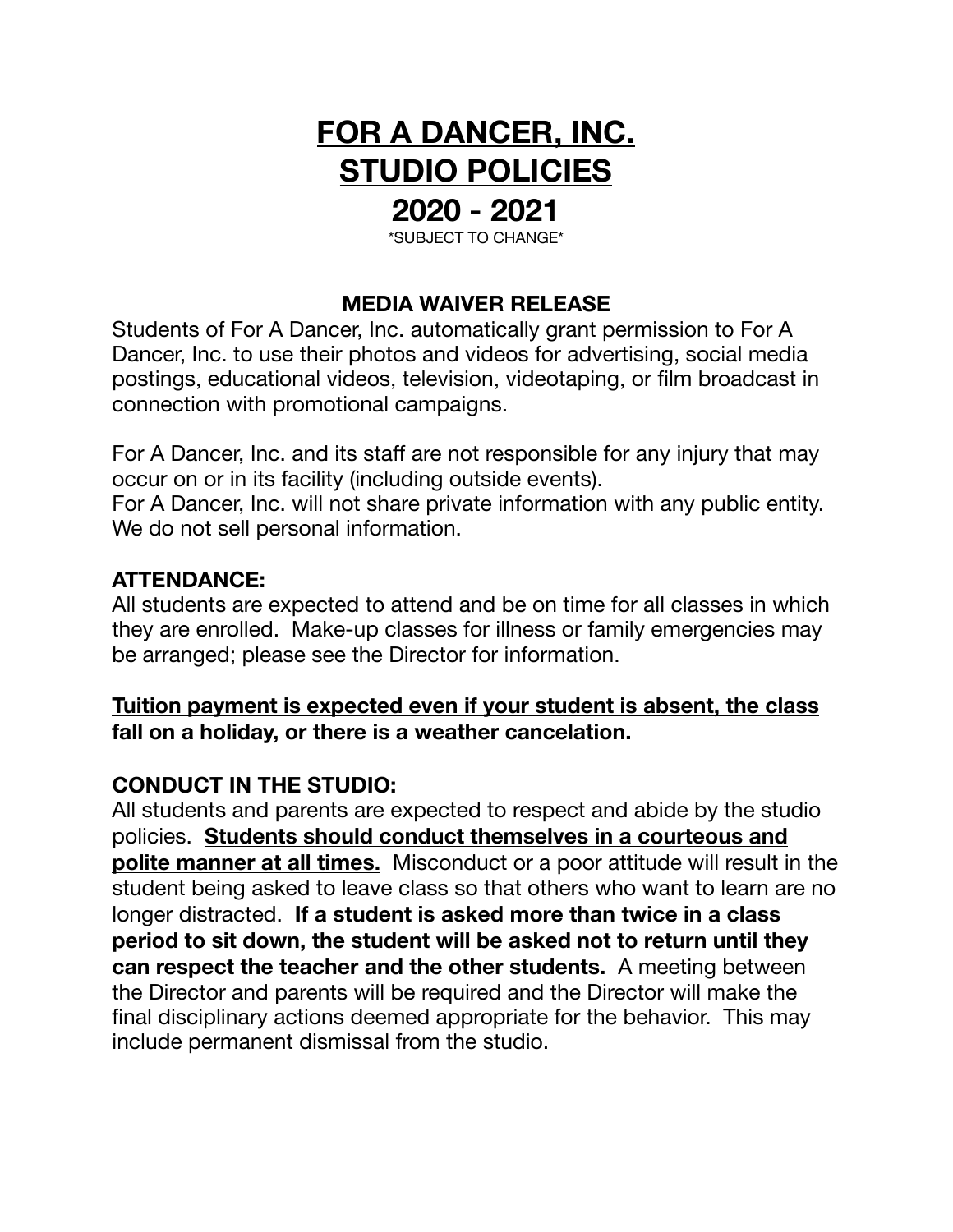## **NO FOOD OR DRINK IS ALLOWED ON THE DANCE FLOOR AT ANY TIME.**

Students may have water before and after class. Water is available for 50¢ a bottle at the studio.

Please leave valuables at home. For A Dancer, Inc. and its staff will not be responsible for lost or stolen items. Jewelry should not be worn during class time. All belongings should be placed neatly on the hooks provided or in waiting area. Students should not enter the dance room until the previous class has been dismissed. Please keep in mind at all times to respect the studio space and equipment. **PLEASE KEEP OFF THE BARRES, WALLS AND MIRRORS.**

**For A Dancer, Inc. practices an open enrollment policy. Students are accepted into classes regardless of sex, race, religion or national origin as space is available.** 

## **DRESS CODE:**

Dance discipline results in better training of the student and this begins with the way we present ourselves in class.

## **Ballet Students**

Black leotard, pink tights and pink leather Ballet shoes. Hair must be pulled back in a Ballet bun.

## **Pre-Ballet/Tap Students**

Wear all pink (leotard, tights and Ballet shoes) Tan tap shoes required.

## **Jazz, Tap, combination classes**

Students should wear form fitting leotards, tights, shorts or leggings. They may wear any color and design with good taste in mind. Jazz - Tan Jazz boots Tap - Black lace split sole Tap shoes

## **Hair must be pulled up and away from face for ALL classes.**

Please check our online stores for shoes, tights and accessories.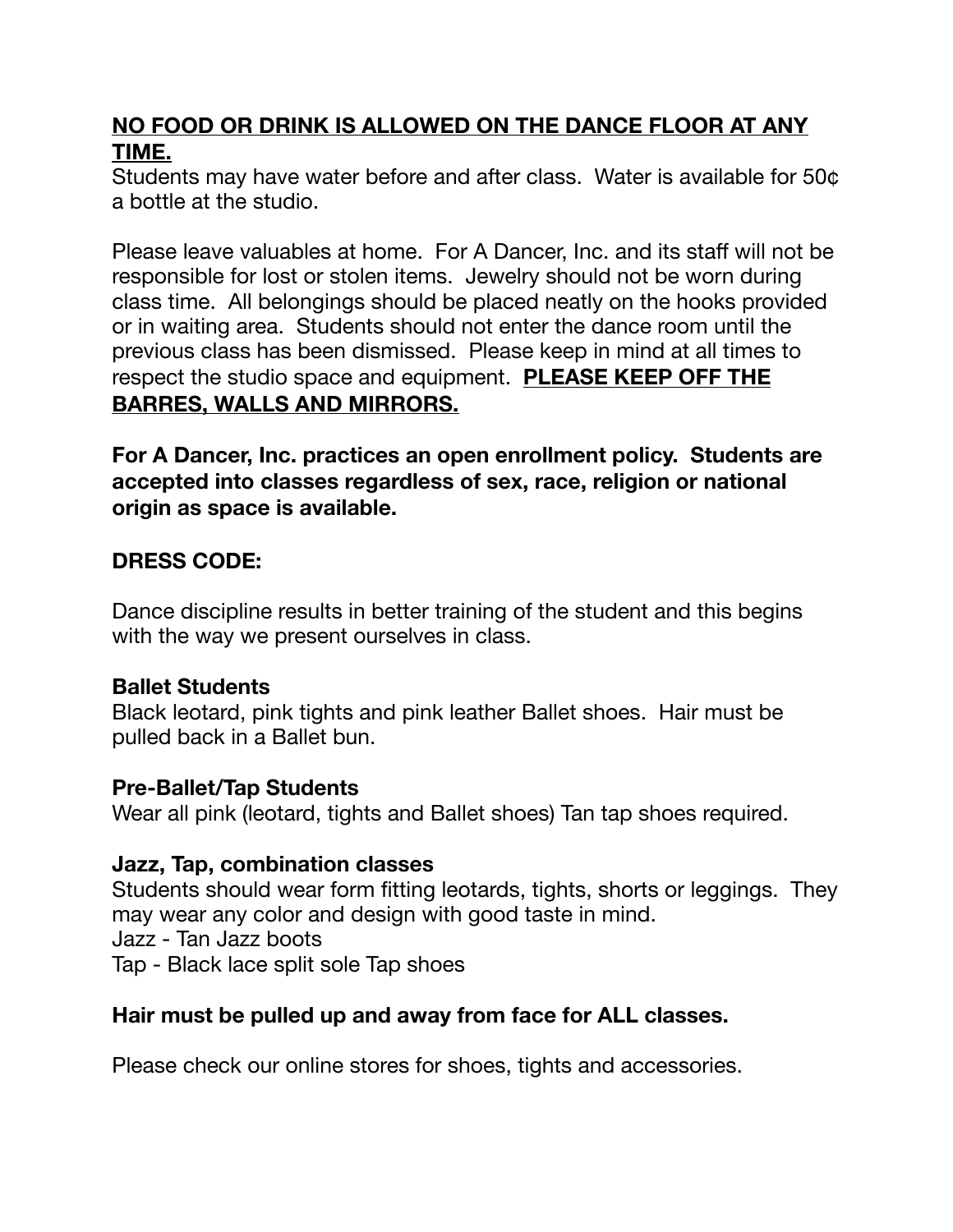## **TUITION FEES**

For A Dancer, Inc. requires a registration fee annually as follows:

- \$40 per student
- \$60 for two students, same family
- \$70 for 3 or more students in the same family

This fee is non-refundable and payable at time of registration

Tuition is due on the 25th of each month beginning August 25th. A late fee of \$30.00 will be charged on all accounts not paid within 7 days of due date. It is the studio policy to disenroll students whose tuition is 2 or more months past due (the student will be asked to leave). If a student disenrolls from class, a letter must be sent 30 days prior to the Director. A student may withdraw from the dance studio without penalty before December 1.

## *IF A STUDENT LEAVES THE STUDIO AFTER DECEMBER, PAYMENT THROUGH JUNE IS DUE AND PAYABLE. \*NO EXCEPTIONS\**

## **DANCE TUITION**

2020 - 2021

## **The following rates are per student:**

Please note:

- 1. All tuition is due and automatically billed on the 25th of each month through the Parent Portal. Autopay for credit cards and checking accounts can be created through the Parent Portal.
- 2. There will be a late fee of \$30.00 posted to your account if payment is not received within 7 days of due date.
- 3. There is a \$35.00 of returned checks.
- 4. There are NO tuition refunds. If student begins late, tuition will be prorated.

You may pay via credit card for items on your account in the Parent Portal. All purchases made in the studio must be cash or check.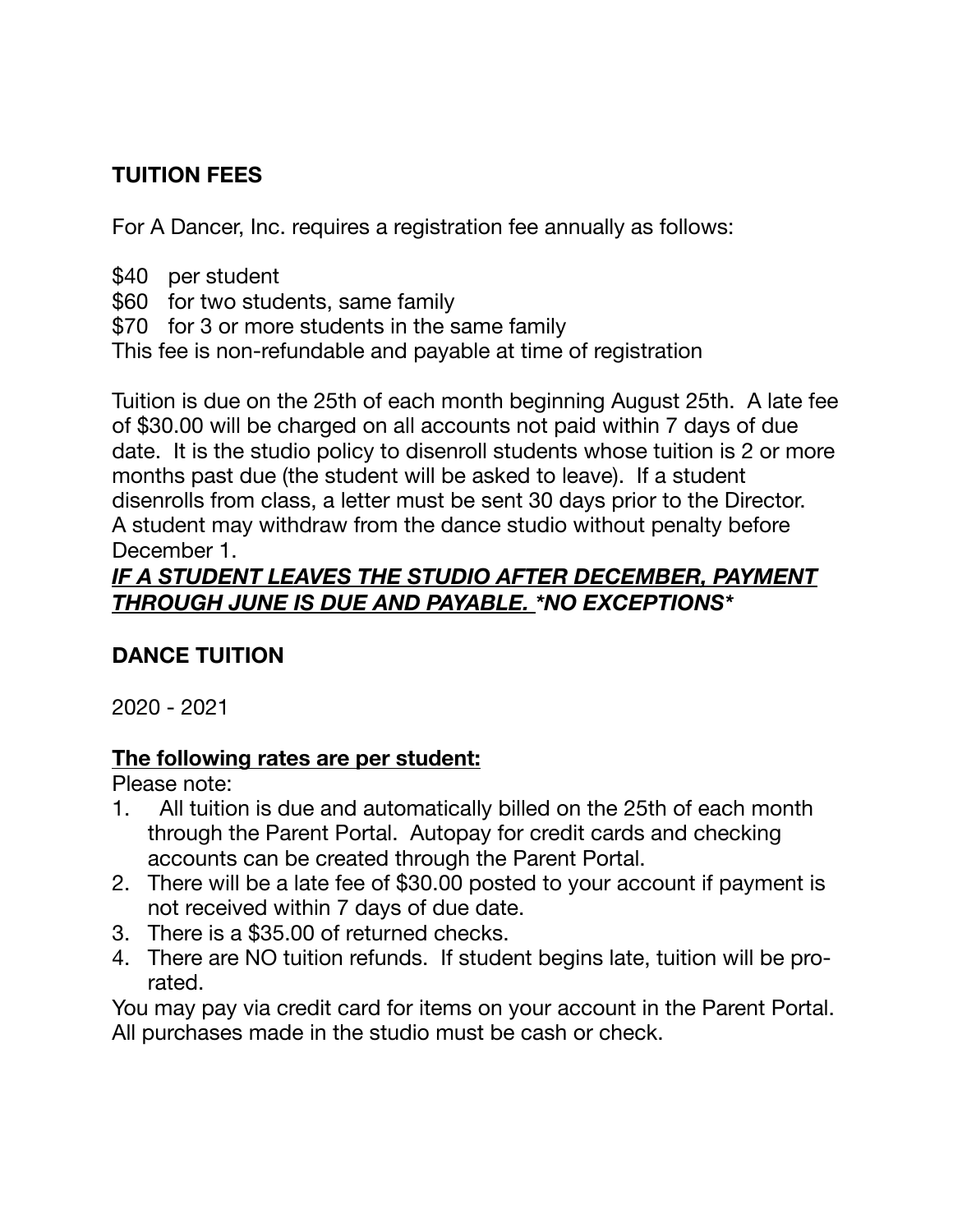## **ALL ACCOUNTS MUST BE ENROLLED IN AUTOMATIC PAYMENT BY WAY OF CHECKING ACCOUNT OF CREDIT CARD. IF YOU CHOOSE NOT TO AUTOPAY, PLEASE SEE THE TUITION FEE UNDER CHECK/ CASH FOR THE HIGHER RATE.**

**\*If payment is late more than 1 month, you must enroll in autopay or leave a credit card on file.** 

## **AUTOMATIC PAYMENT CHECK/CASH**

| 45 minutes - 1 Hour | \$75/month    | \$95/month    |
|---------------------|---------------|---------------|
| 2 Hours             | $$120/m$ onth | \$135/month   |
| <b>3 Hours</b>      | \$147/month   | $$167/m$ onth |
| 4 Hours             | \$180/month   | \$200/month   |

**Any hour after, add \$45/month for each hour added. (Excludes Competition Team)** 

## **COSTUMES:**

For A Dancer, Inc. holds a yearly recital in June (1st or 2nd weekend). **Costume payment in full is due at time of ordering on December 1st.**  If a student disenrolls and has previously committed to perform in the recital, you will be held liable for payment of the costume and tuition through June.

**ALL COSTUMES ARE NOT RETURNABLE AND ARE NON-REFUNDABLE. NO COSTUME WILL BE ORDERED WITHOUT PAYMENT AND WILL NOT BE EXCHANGED. IF A STUDENT ORDERS AND PAYS FOR A COSTUME THEN DISENROLLS, THE COSTUME IS THEN FORFEITED.** Every child is measured individually and compared to the manufacturers sizing chart.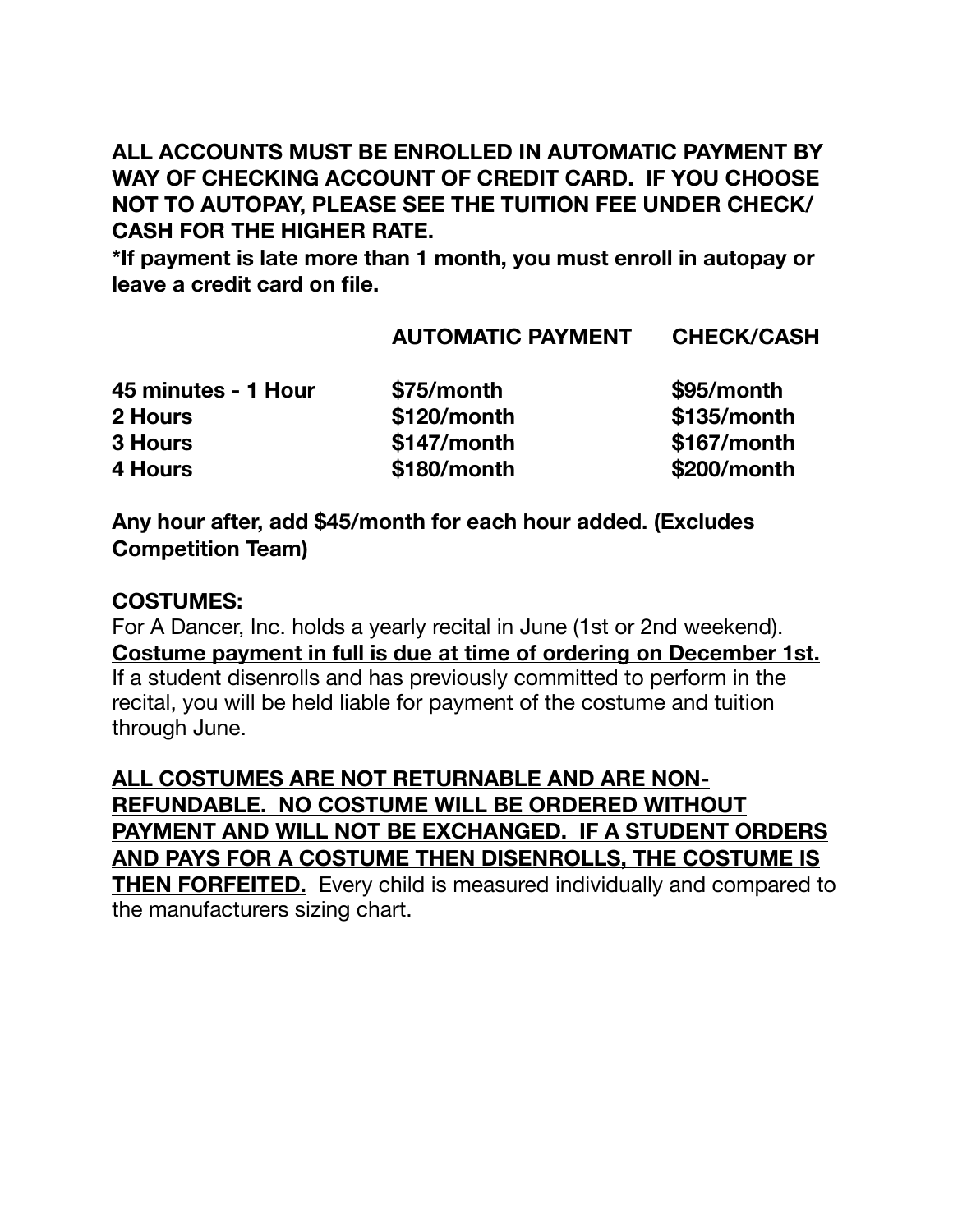## **INCLEMENT WEATHER CLOSINGS:**

For A Dancer, Inc. will follow the Fauquier County Public School closings for **morning classes. All afternoon and evening class decisions will be made by 2:30pm.** The studio will close only if extreme inclement weather occurs. An e-mail will be sent, it will be posted on our Facebook page ([www.facebook.com/foradancerinc](http://www.facebook.com/foradancerinc)) and you can check our website at [www.foradancerinc.com](http://www.foradancerinc.com)

## **HOLIDAY SCHEDULE:**

The studio is open on teacher workdays and 1/2 days. We are usually CLOSED on the following holidays:

Labor Day weekend Memorial Day weekend Thanksgiving Break Christmas Break Spring Break

The dates of all closings will be e-mailed in advance.

## **STUDIO INFORMATION:**

Phone: 540-808-3730 (this is new) Website: [www.foradancerinc.com](http://www.foradancerinc.com) E-mail: [foradancerinc@comcast.net](mailto:foradancerinc@comcast.net)

For A Dancer, Inc. 11084 Marsh Road, Unit E Bealeton, VA 22712

**\*2020 - 2021 classes will be taught both in studio and on Zoom**